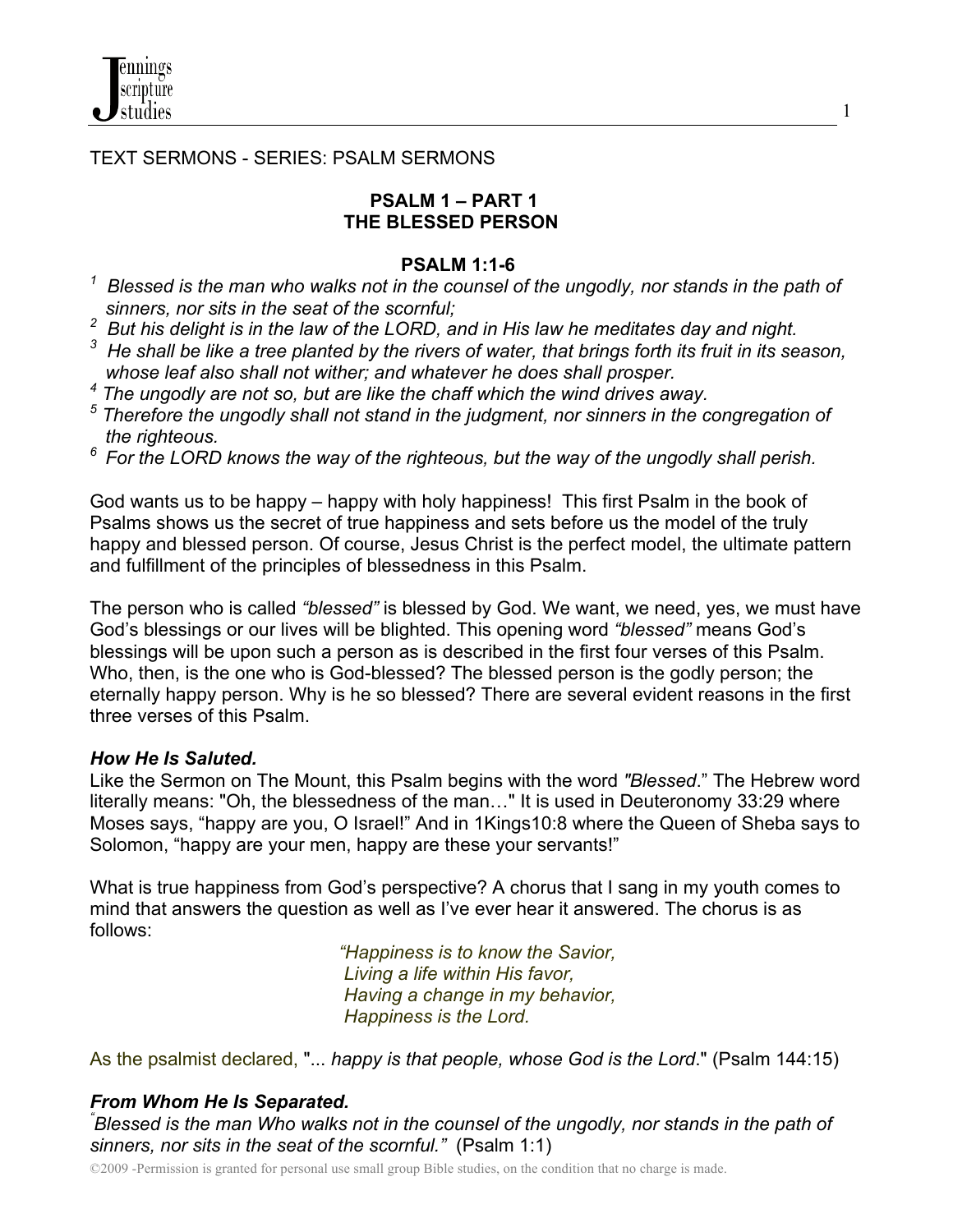

The Psalm begins by stating what the blessed person does not do and consequently, in that manner, communicates to us who the blessed person is not. He is not:

- An ungodly person, for he does not walk according to ungodly counsel;
- A sinner, for he does not stand on the pathway of sinners;
- A scorner, for he does not sit with scorners.

Living sinfully is living on a slippery slope; walking according to sinful advice leads to standing where sinners stand and sitting in the scorner's corner. Sin and sinners go from bad to worse. Paul's warning to Timothy is: "But evil men and impostors will grow worse and worse, deceiving and being deceived." (II Timothy 3:13) One step leads to the next, and one bad decision leads to another. "Do not be deceived: evil company corrupts good habits." (I Cor.15:33) The one who identifies with the sinning crowd goes from bad to worse.(Deut. 6:7)

Happiness is not entirely based upon negatives, but it can exist only where ungodliness, sin and scorn, have been excluded. Happiness, in part, is the result of choosing good friends. You cannot walk together with someone who is going in the opposite direction from you. The preservation and perpetuation of one's happiness requires the refusal of certain persons, philosophies, principles and practices.

### *Happy are those who do not imbibe the philosophies of the ungodly!*

*"Blessed is the man who walks not in the counsel of the ungodly…"* He will not allow the philosophies of the pagan culture to invade his mind, home, family or church! He is warned by Proverbs 4:15 & 16: "Do not enter the path of the wicked, and do not walk in the way of evil. Avoid it, do not travel on it; turn away from it and pass on."

*Happy are those who do not identify with the principles and practices of sinners!* Lot is a good example of identifying with bad people for "the men of Sodom were wicked and sinners before the LORD exceedingly" (Genesis 13:13)

### *Happy are those who are not in partnership with scorners*.

C. H. Spurgeon said, "Let others make a mock of sin, of eternity, of hell, and heaven, and of the eternal God; the blessed man has learned a better philosophy than that of the infidel and has too much sense of God's presence to endure to hear His name blasphemed." (*The Treasury of David*, vol.1)

To scorn means "to show indignant contempt for"; to scoff is "an expression of derision; to mock." Both are roundly condemned in scriptures: Proverbs 1:22 - "Scorners delight in their scorning, and fools hate knowledge." And, Proverbs 19:29 - "Judgments are prepared for scoffers, and beatings for the backs of fools."

The psalmist is not talking about isolation. He is speaking of insulation. Christians are not to be isolationalists, hermits, avoiding contact with the unsaved. That is true generally. However, scripture speaks specifically about those who are avowed reprobates and who peddle untruth: "Whoever transgresses and does not abide in the doctrine of Christ does not have God. If anyone comes to you and does not bring this doctrine, do not receive him into your house nor greet him; for he who greets him shares in his evil deeds." (II John 1:9-11)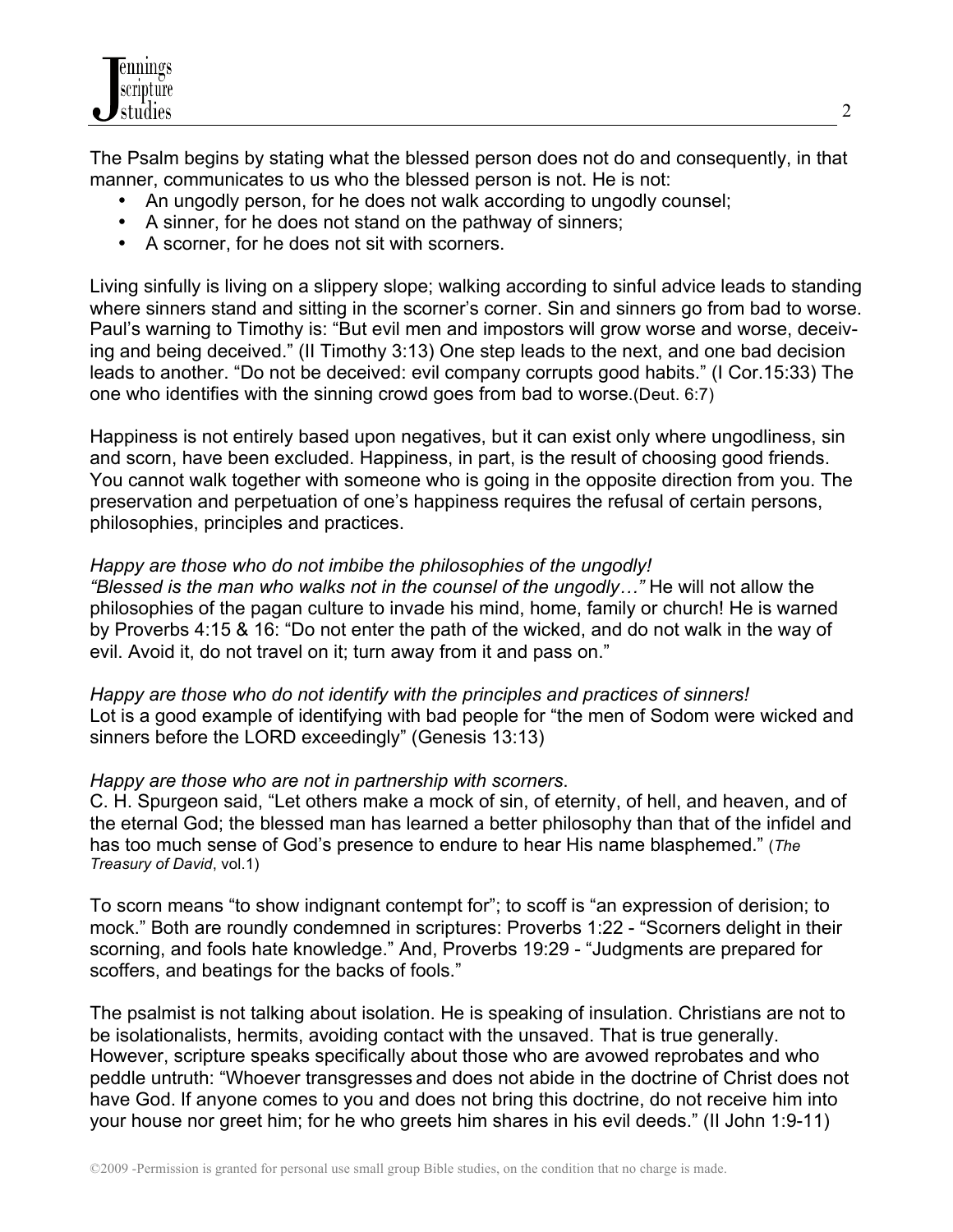"Blessed" or "happy" are the persons who have learned the necessity of protecting their lives from some practices and even certain people. An unguarded life is a no-man's-land, an open invitation to mental and spiritual polluters to dump their godless philosophies into at will. This type of pollution is more deadly that environmental pollution. Genuine God-given joy cannot co-exist with it. Joy has its roots in clean soil, the by-product of a life in harmony with God. It is disastrous to "join the crowd," for Jesus clearly declared that the majority are on the broad road to destruction! I have counseled with people in serious difficulty because of their sin. Frequently they have confessed that they became involved because "everybody else was doing it." What a poor reason!

Verse 1 tells us what the godly person does not do. Some are content to testify only about that which they do not do and thereby cultivate the inclination to be prideful because they refrain from such sinful conduct. Jesus condemned the Pharisee who said, "God, I thank You that I am not like other men—extortioners, unjust, adulterers, or even as this tax collector."(Luke 18:11) He added, "everyone who exalts himself will be humbled, and he who humbles himself will be exalted." (Luke 18:14)

How should we Christians conduct ourselves toward unsaved individuals? The first Psalm makes it clear that we must not be guided by their improper principles, embrace their warped social attitudes or conform in any way to their God-dishonoring conduct. Having said that, it is necessary for us to note that we ought not to withdraw from society altogether. Jesus mingled with publicans and sinners, and even went so far as to eat with them. He showed loving friendship toward them, yet never compromised His holy principles!

We are not to be "unequally yoked" together with unbelievers in such things as marriage or joint, intimate business associations, etc.; we are, however, to bear our testimony and live godly lives among them. By example and precept we should reveal the love of God to them, humbly and compassionately seeking to point them to Jesus Christ Who can bring them forgiveness and peace. In living the Christian life, an ounce of illustration is worth a ton of talk!

> *"O strengthen me, that while I stand Firm on the Rock, and strong in Thee, I may stretch out a loving hand To wrestlers within the troubled sea." - Frances R. Havergal*

Only the person who chooses to stand on the Rock Christ Jesus, can stretch out a hand to wrestlers in the troubled sea of sin. Christians who maintain their bridges with the non-Christians have a duty to see that infection with their sin is not the result.

### *With What He Is Saturated.*

*"…. his delight is in the law of the LORD, and in His law he meditates day and night."*

To refrain from sin is always right. But dwelling only upon the minus side of the ledger and making no entries on the plus side is an unbalanced life. The blessed man balances the account as is seen in the following statement: "But his delight is in the law of the LORD…." What we refuse will identify us, but so does what we choose!

©2009 -Permission is granted for personal use small group Bible studies, on the condition that no charge is made.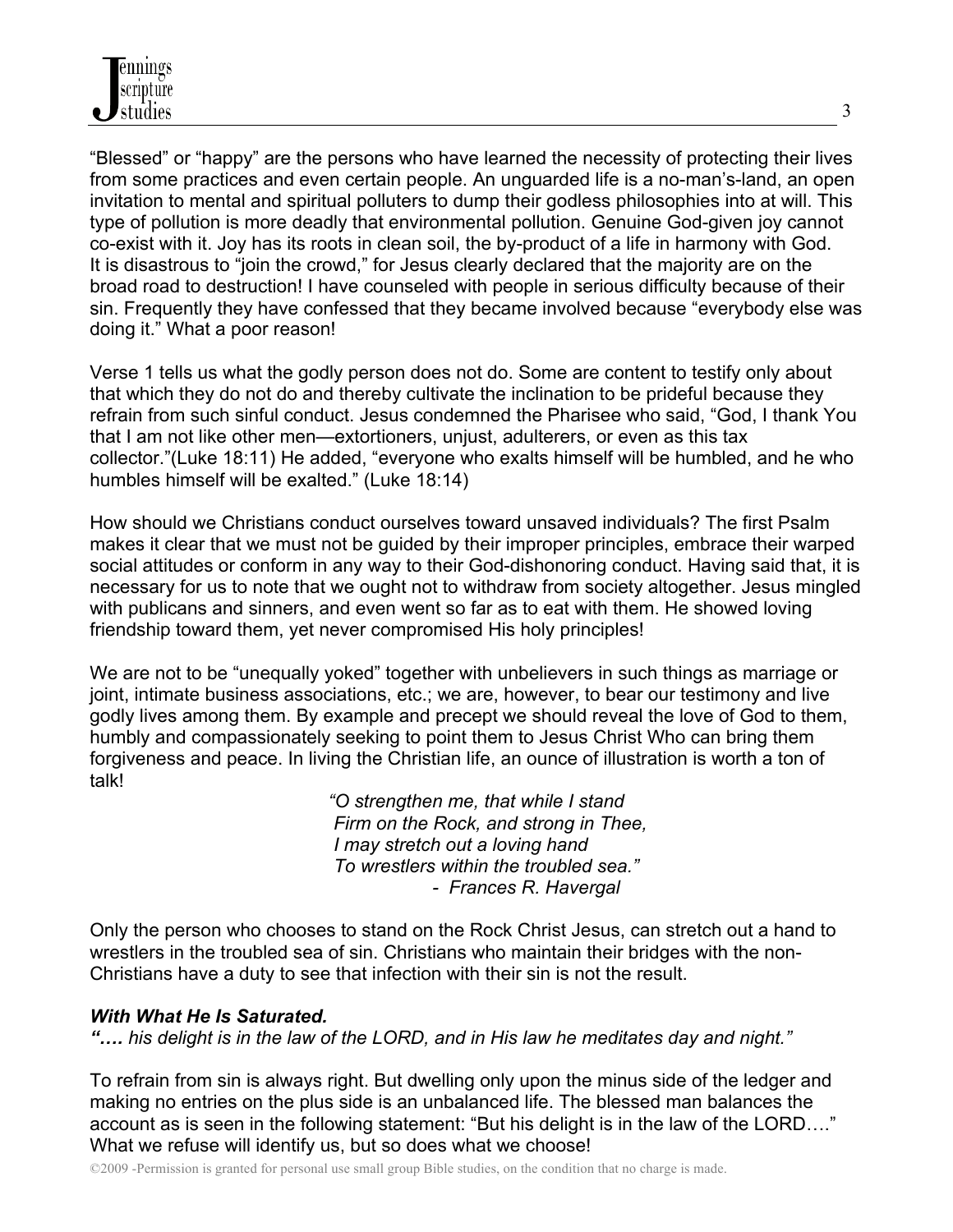*The blessed person has discovered the Word of God.*

This happy person has discovered the Author of the Word; the values, principles, wisdom and strength derived from the Word of God. He has discovered that the Word of God is more than text, it is truth; it is more than mere literature, it is life; it is more than a book, it is bread. The Bible is meant to be bread for our daily lives, not cake for special occasions!

> *"Precious Bible, what a treasure Does the Word of God afford; All I need for life and pleasure, Food, medicine, shield and sword."*

*The blessed person delights in the Word of God.*

"*His delight is in the law of the LORD….."*

What one delights in, he usually thinks about; what he thinks about, he pursues; what he pursues, he dedicates himself to; what he dedicates himself to, he is fashioned by; what he is fashioned by, he becomes. In that sense, delighting in the "law of the Lord" molds and makes the blessed man who he is!

In order to delight in something we must recognize several basic things about it. For example: it's worth, its power, its durability, its beauty, its functionality – all of this we find in one volume which is the Word of God.

Why do some Christians not delight in the "law of the Lord"? Because they do not delight themselves in the Lord of the Law! *"Delight yourself in the Lord and he will give you the desires of your heart."* (Psalm 37:4)

# *The blessed person dwells in the Word of God.*

# *"And in His law he meditates day and night."*

The blessed person delights in the diet of the *"law of the Lord."* By *"law"* the psalmist does not mean the rules of the Law of Moses; rather, this refers to the entirety of Scripture, the whole body of revealed truth, as we have it in the written revelation of God – His Word. In God's Word the blessed person *"meditates day and night."* 

Meditation is a lost art in our times. Too often our times in the Bible can be characterized as "skimming" instead of "studying." We live in a hurry-up society. We can't wait for the next section of the revolving door so we push our way through and run up the escalator! We must not run through the Word!

The purpose of "meditation" is revealed in Joshua 1:8 where the Lord tells Joshua, "This Book of the Law shall not depart from your mouth, but you shall meditate in it day and night, that you may observe to do according to all that is written in it. For then you will make your way prosperous, and then you will have good success." (Joshua 1:8) In God's economy, no time is lost which is spent in meditating in His Word. When it results in our obedience, God promises prosperity and success. There is nothing so rewarding as being in a nook, with The Book, taking a good look!

©2009 -Permission is granted for personal use small group Bible studies, on the condition that no charge is made. There is a painting that depicts a Christian farmer who has left off his plowing and is seen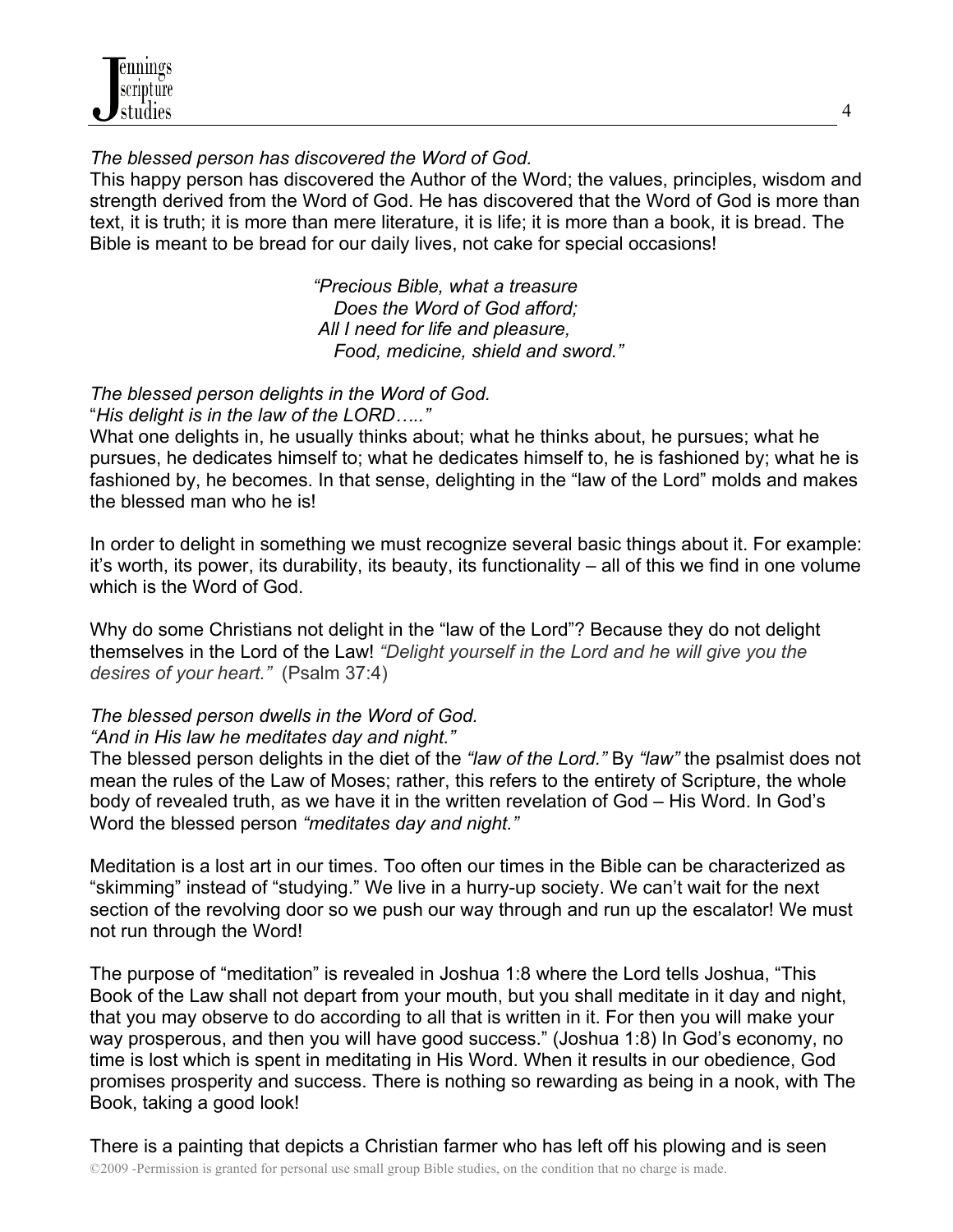kneeling beside it in the early glow of the morning light to pray. The outstanding thing about the picture, however, is that while the farmer is talking with God, an angel is going on with his plowing for him! It is a "parable in paint" which imparts the truth that the moments we spend in meditation and prayer are not lost time!

Meditation slows us down. We need to stop and smell the roses in the Word. We should not feed on it as though it were fast food!

### *By What He Is Symbolized.*

*"He shall be like a tree…..."*

The blessed person is said to be *"like a tree."* What are some of the characteristics of a tree? The parts of a tree - leaves, bark, tree shape, fruit and even its location (cold climate, tropical climate, mountain or desert areas) can all be different depending on the tree species. Each of these characteristics are unique to certain species - and in combination - can make quick work of identifying a tree.

A godly person is recognizable in similar ways:

- Is there evidence of life? *"The trees of the LORD are full of sap."* (Psalm 104:16);
- Is there foliage of mere profession only or is there also fruit? Jesus, walking one day, *"seeing a fig tree by the road, He came to it and found nothing on it but leaves."* (Matt.21:19) Fruitlessness is not evidence of godliness among the Lord's trees.
- Is the life straight and upright? *"The upright shall flourish."* (Prov.14:11)
- Are the roots healthy? *"The root of the righteous yields fruit."* (Prov. 12:12)
- Is the tree-like life a blessing? *" The righteous will flourish like a palm tree, they will grow like a cedar of Lebanon."* (Psalm 92:12) A good, strong tree withstands the trials of life, gives comfort and nourishment to others.

The Christological prophecy in Isaiah 61 contains this enlightening phraseology: "…. trees of righteousness, the planting of the LORD, that He may be glorified." (Isaiah 61:3) We must ever be mindful that we Christians are "the planting of the LORD, that He may be glorified." Are we righteous trees that bring the Heavenly Gardener glory?

### *Where He Is Situated.*

*"…… planted by the rivers of water, that brings forth its fruit in its season, whose leaf also shall not wither; and whatever he does shall prosper."*

This statement is suggestive of several traits of the blessed person. Note carefully each phrase:

### *Purposefully planted. "He shall be like a tree planted…."*

The godly are likened to a tree which is purposefully planted. It is not a wild shoot that springs up the result of self effort but is a purposeful planting by God the Gardener. God places us individually in the Body of Christ: "Now you are the body of Christ, and members individually." (I Cor. 12:27) He has a place and a purpose for each of His "trees." Let us be content with where He has planted us and be productive there.

# *Plentifully provisioned*. "*by the rivers of water."*

©2009 -Permission is granted for personal use small group Bible studies, on the condition that no charge is made.